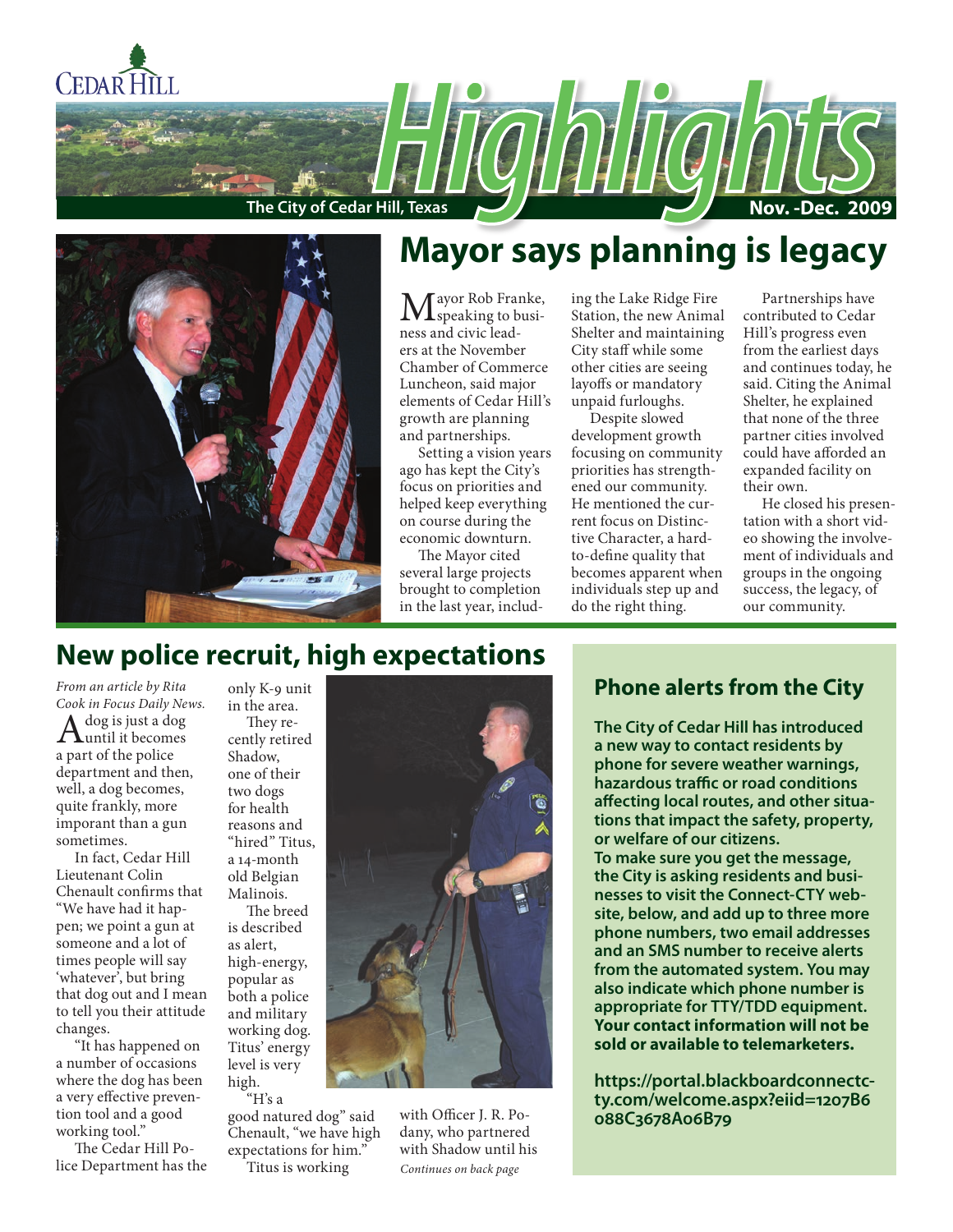# **Holiday** safety tips

## At home

Be sure to lock doors and windows every time you leave your house or apartment, even for "only a minute."

Don't display holiday gifts where they can be seen from a window or doorway. Store gifts before you go away on a trip.

If you are away from home and not returning until after dark, turn on lights and a radio or TV so your house looks occupied.



If you are going away on a trip, have some interior lights activated by an automatic timer Have a neighbor or family member watch your house, pick up newspapers and any visible mail. If possible, have them park a vehicle in your driveway from time to time.

Take advantage of the Ce-

dar Hill Police Department's Vacation House Check program. Come by the Police Department at the Government Center on Uptown Blvd. , fill out a form and officers will check the security of your home each day you are away.

Participate in Operation Identification and mark your valuables with a unique identification number.

Be wary of strangers soliciting for charitable donations. They may attempt to take advantage of people's generosity during the holidays. Ask for identification, how funds are used etc. If you aren't satisfied with the answers, don't give.

## Shopping

Shop before dark if you can, or shop with a friend. Never park in a dark area, no matter how convenient.

Lock packages in your trunk. Keep all windows closed and doors locked.

Avoid carrying large amounts of cash. Pay by check or card whenever possible.

To discourage purse snatchers, don't overload yourself with packages.

Be extra careful with purses and wallets, Carry a purse under your arm, Keep a wallet in an inside jacket pocket, not a back trouser pocket.

Teach children to go to a store clerk or security guard and ask for help if you become separated.

When walking to your vehicle, be aware of your surroundings, make eye contact when passing strangers.

Scan the parking lot on the way to your car, if something appears suspicious go back in the store and call security or the police.

## Fire safety

Test your smoke detectors. Replace batteries.

Use only fire resistant ornaments on a holiday tree and make sure electric lights are in good working order. Don't leave the lights on overnight nor when you are away from home.

Do not use extension cords that are frayed or cracked.

Place your tree and decorations a safe distance from a heater, fireplace or candles.

Be especially careful with candles around pets and children. Make sure all candles are out when you leave and before you go to bed.

If you have guests, advise them of your security precautions and make sure they follow them.

## After the holidays

Immediately after the holidays mark new gifts with an identification number and record new serial numbers.

Avoid leaving boxes for TVs, video game consoles, computers etc. out on the curb for trash pickup. Cut up the boxes and put them in an opaque trash bag.

If you do not already have them, purchase fire extinguishers and smoke detectors for your home. Post-holiday sales are a great time to buy these items.

During the first week of January, take down, inspect, and store all decorations to make sure that they are safe for use next year.

Discard broken or faulty lights.

Separate outdoor from indoor decorations. Label accordingly.

Use the gripping area of the plug when unplugging lights and appliances to avoid damaging the wires and insulation, possibly leading to an electrical shock or fire.

Make sure all electrical lights, toys and appliances bear the seal of a nationally recognized certification agency, such as CSA, Intertek Testing Services or Underwriters Laboratories.

Send warranty and product registration forms to manufacturers so that they can notify you promptly in case of a recall.

*The Cedar Hill Police Department P.A.C.T. (Police And Community Together) Unit and the Cedar Hill Fire Department wish you and your family a safe and happy holiday season. To help keep you safe they extend these reminders:*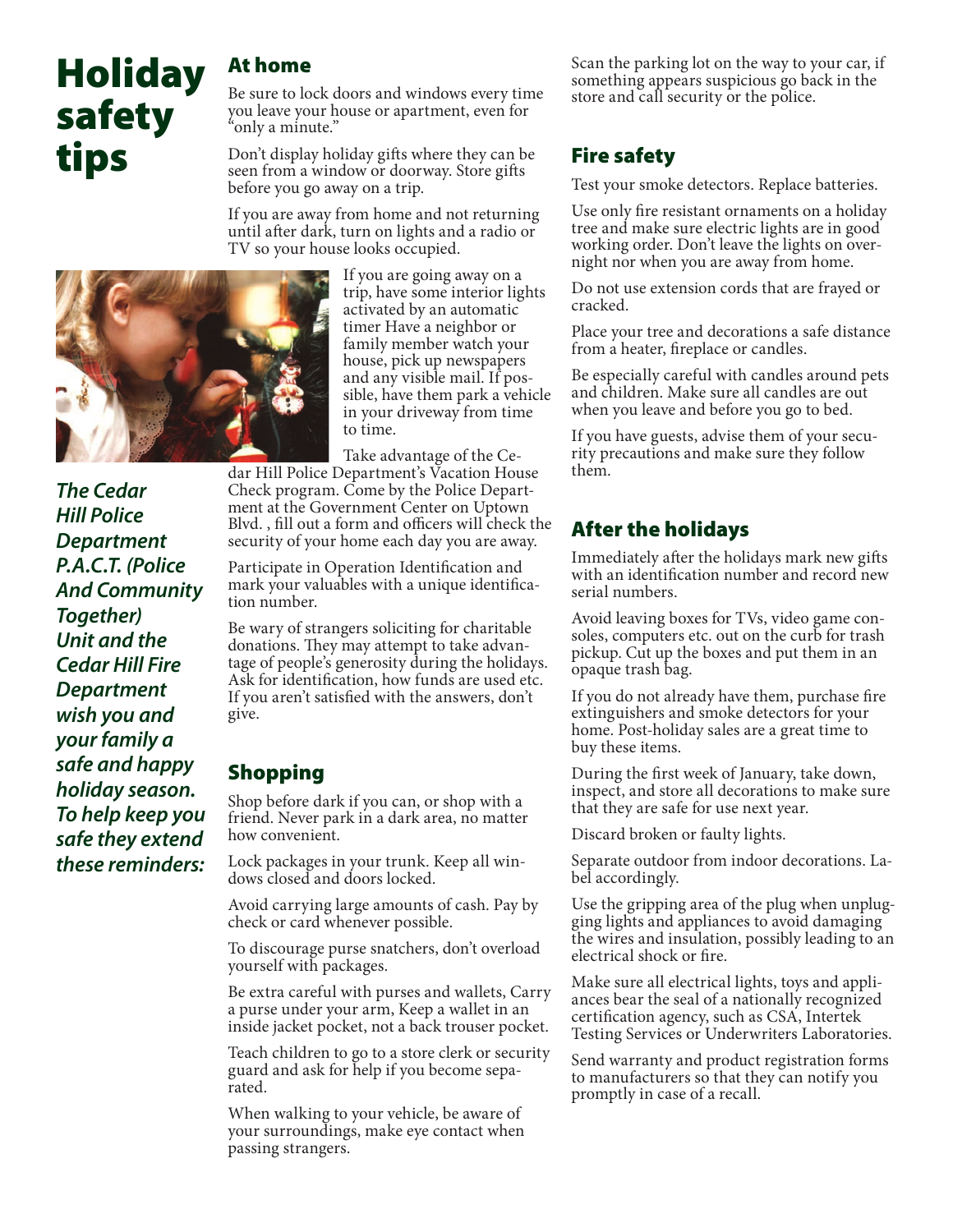## **Distinctive Character**



**Carol Essex-Rice and Grantland Rice were honored by the City of Cedar Hill during Country Day on the Hill for their three children: Devin Berry, Kiaya Essex, and Keaundra Essex who are all serving in U.S. military forces. Gary Poplin, Commander of Cedar Hill's American Legion Post 111 presented the triple blue star banner.**



**Billy Jerome Crawford, center with his son, Boston, was honored by the Cedar Hill Police Dept. for his assistance in the apprehension of burglary suspects. Mr. Crawford noticed suspicious activity at a business and notified the police.**



**Toni Thomas, Athletics Supervisor, center, was honored by Recreation Superintendent Sandy Martin and Mayor Rob Franke as she was honored by Texas Amateur Athletic Federation for her years of service to the TAAF Games of Texas.**

# Jommunity Calenda

## December

24-25 City Administration offices will be closed.

25 Trash will not be collected on Friday Dec. 25

## January

- 1 City Administration offices will be closed.
- 1 Trash will not be collected on Friday Jan. 1

#### 4 Readers on the Hill Book Club

7 p.m. at Zula B. Wylie Library 225 Cedar St. Literary group meets the first Monday of each month Call the library at 972.291.7323 for more information, or email linda.keane@cedarhilltx.com

#### 11 Neighborhood Advisory Board meeting

6:15 p.m. Government Center, 285 Uptown Blvd., Conference Room D

#### 12 City Council Meeting

Government Center, 285 Uptown Blvd., T.W. 'Turk' Cannady/Cedar Hill Room on the first floor Briefing Session begins at 6 p.m. City CouncilMeeting starts at 7 p.m.

To receive information and agendas for upcoming City Council meetings, please visit the Notify Me page on the City website at http://www.cedarhilltx.com/list.aspx.

#### 12 Dallas Area Writers Group

7 p.m. at Zula B. Wylie Library 225 Cedar St. Open to beginning and seasoned writers, this group meets from 7 to 8:30 p.m. the second Tuesday of the month. For more information visit www.dallaswriters.org.

#### 21 Visual Artists of Dallas

7 p.m. at Zula B. Wylie Library 225 Cedar St.

#### 25 Main Street Advisory Board Meeting

6 p.m. Government Center, 285 Uptown Blvd., Conference Room D

#### 26 City Council Meeting

Government Center, 285 Uptown Blvd.,

T.W. 'Turk' Cannady/Cedar Hill Room on the first floor Briefing Session begins at 6 p.m. City CouncilMeeting starts at 7 p.m. To receive information and agendas for upcoming City Council meetings, please visit the Notify Me page on the City website at http://www.cedarhilltx.com/list.aspx.

**To submit your community organization's activity to be considered for this Community Calendar and to be listed on the City's website, please email complete information (including date, time, location, a contact number or email to corky.brown@cedarhilltx.com.**

## **Saving Seconds Can Save Lives**

Residents of Cedar Hill can have their home or business alarms monitored by the same service that handles 9- 1-1 calls for emergency services in our community.

Connecting your alarm system directly to Southwest Regional Communication Center (SWRCC) eliminates delays associated with a typical commercial monitoring center. Instead of your

alarm notifying someone at an alarm center that may be hundreds of miles or even several states away, this system connects your alarm directly to the local 9-1- 1 dispatch office.

Other remote monitoring services respond to your alarm by calling our local 9-1-1 office over regular phone lines via a non-emergency number and someone verbally passes your information who in turn



dispatches police, fire or medical services to your home or buisness. That communication procedure can cause critical delays.

Local alarm monitoring via SWRCC is only \$25 a month and there is no long term contract. For more information, call SWRCC at 972.230.5248